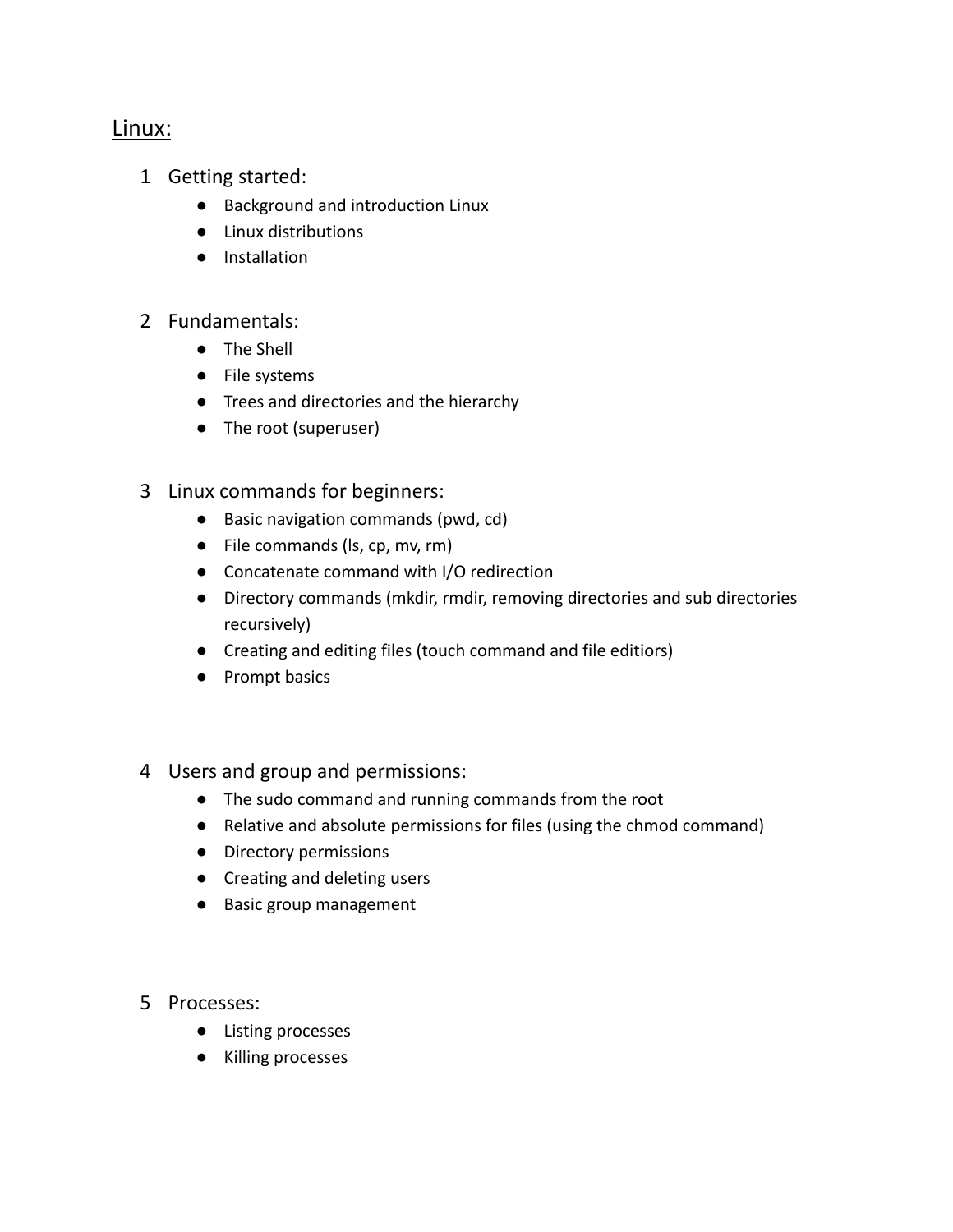- 6 Software installation:
	- Packages and repositories
	- Various package management tools (apt, yum, dpkg, snap, etc)
	- Installing software using a package management tool
	- Installing and running Windows applications on Linux using Wine
	- Working with tar.gz files
- 7 Miscellaneous commands and concepts:
	- Working with pipes
	- grep
	- Shell aliases
	- Environment variables
	- Wildcards
	- Miscellaneous commands (df, dh, etc)

## 8 Networking basics

- Configuring IP addresses on interfaces statically and via DHCP
- Netplan VS ifupdown configuration
- Configuring a TFTP server
- Configuring a DHCP server
- Configuring a DNS server
- Configuring Telnet and SSH servers
- Configuring Linux firewalls
- 9 Introduction to shell scripting:
	- Introduction
	- Writing your first shell script
	- Shell built-in commands
	- Variables creating variables and syntax
	- Built-in shell variables

Additions: Linux system administration Boot process Disk management User management